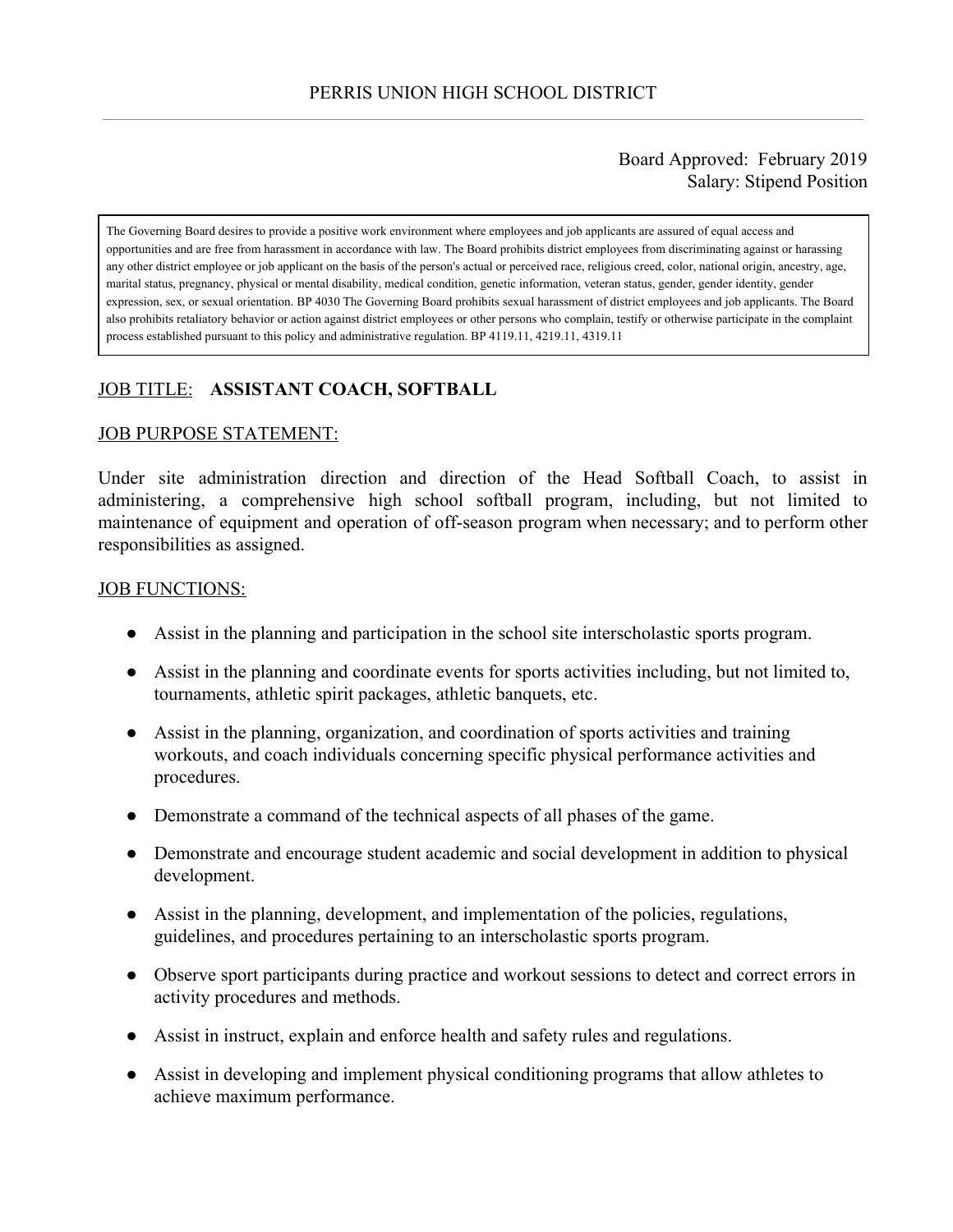# JOB TITLE: **ASSISTANT COACH, SOFTBALL** Page 2 of 3

### JOB FUNCTIONS – continued

- Assist in the selection of interscholastic sport activity uniforms and related sport apparatus and equipment.
- Assist in assessing the athletic team skills and abilities and the opponents capabilities and determine game strategies.
- Assist in opponent scouting activities.
- Understand and carry out oral and written directions with minimal accountability controls.
- Communicate effectively in English in oral and written form.
- Build and maintain a positive working relationship with parents, students, other coaches, staff, and the public.
- Work cooperatively with other school leaders in a school environment with multiple curricular and co-curricular programs.
- Understand the principles, goals, and objectives of public education.
- Knowledge of the methods, techniques, procedures, and strategies concerning the development and maintenance of an effective interscholastic sports program.
- Knowledge of modern trends pertaining to interscholastic sports programs and activities.
- Commitment between academic and athletic excellence for student athletes.
- Demonstrate successful ability to follow the National Federation of High Schools Coaches Code of Conduct and the California Interscholastic Federation (CIF) Coaches Code of Conduct, and Pursuing Victory with Honor.

### PHYSICAL ABILITIES:

- Physical Demands: This is a non-sedentary position that involves walking, running, and standing for extended periods of time. This position requires accurate perception of sound, near and far vision, depth perception, handling and working with educational sport aids, equipment, and providing oral information and directions.
- Working Conditions: Sport activities will be held outdoors or indoors depending on the sport. Exposure to seasonal outdoor temperatures (30 $\degree$  F – 115 $\degree$  F), possible wind, rain, and snow, loud noise from participants and spectators.